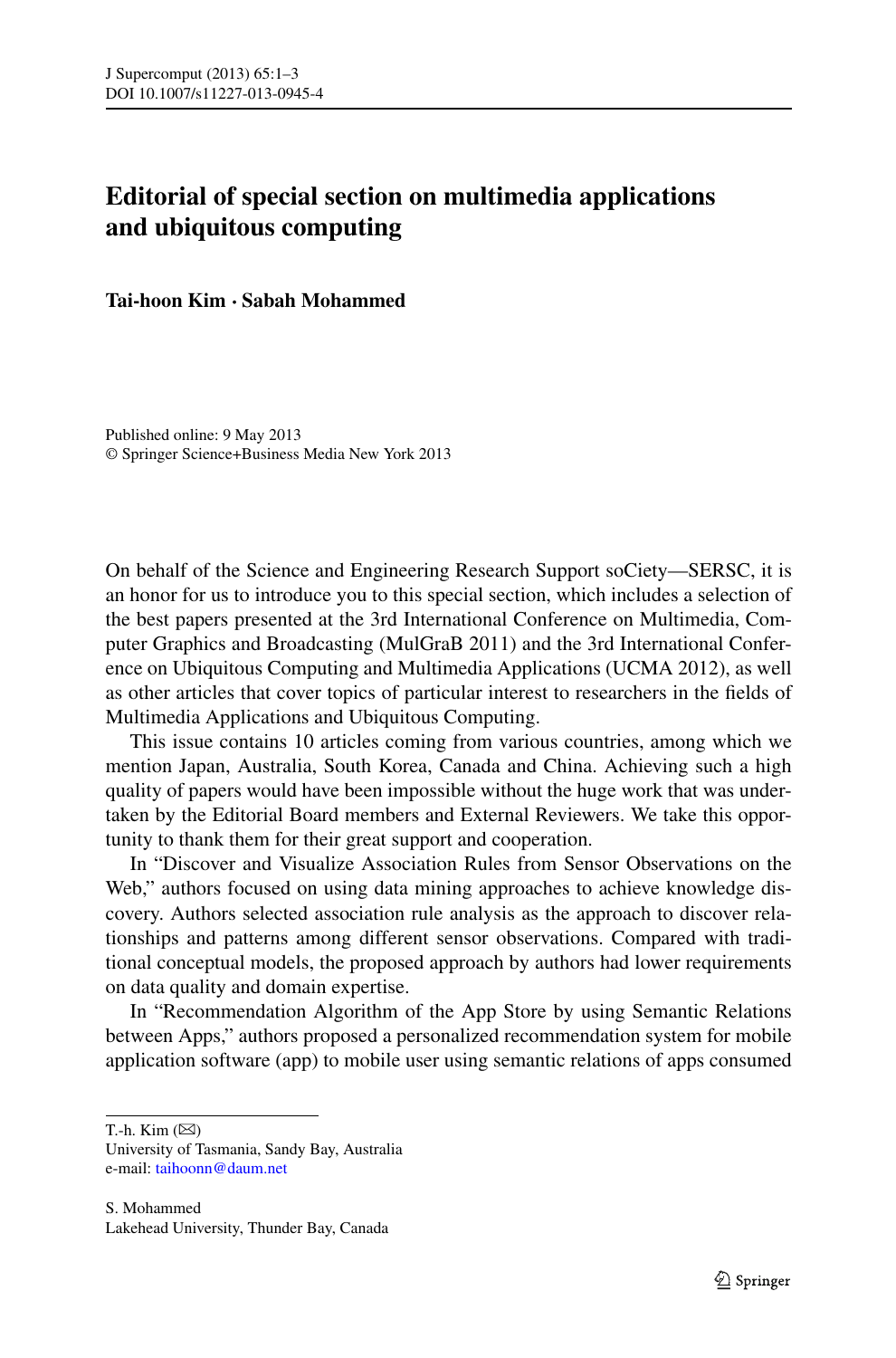by users. To do that, authors defined semantic relations between apps consumed by a specific member and his/her social members using ontology. Based on the relations, authors identified the most similar social members from the reasoning process.

Authors proposed a convergence indicator obtained from patent citation analysis as a method of analyzing the basis of more universal interpretation in "Convergence Indicator: The Case of Cloud Computing." The method used in this paper involves a microscopic analysis based on the individual citation relationship of patents, rather than a macroscopic technological convergence analysis such as a statistical approach. The use of such a method can minimize the operational definition in the study of convergence, and allow relative comparison and analysis of the convergence level of the patents to be analyzed.

In "A Mechanism for Achieving a Bound on Execution Performance of Process Group to Limit CPU Abuse," authors proposed an improved mechanism for achieving a bound on the execution performance of process groups in order to limit unnecessary processor use. Authors improved the previously proposed mechanism used controlling the upper bound for a process. Also, authors introduced directory execution as an execution resource with an upper bound.

In the paper "Towards Designing a Secure Biosurveillance Cloud," authors utilized cloud computing as a low-cost computational platform to address critical challenges and limitations in today's surveillance systems and to introduce design concepts to facilitate the security in such systems. Authors identified several security components to build a trusted environment for cloud-based biosurveillance system by integrating the legacy health enterprises private clouds with the public clouds based on the distributed OSGi framework along with a distributed authentication service.

In "Development of a Virtualized Supercomputing Environment for Genomic Analysis," authors presented the design and implementation of a virtualized supercomputing environment that provides functions for virtual cluster management and job scheduling in a virtual cluster pool. Authors also presented a virtualized system architecture that takes data locality into account for the data intensiveness of NGS analysis. The virtualized environment enhanced the resource utilization and scalability for NGS applications. Also, authors evaluated the performance and scalability of the virtualized environment using a representative NGS application workload.

Authors proposed a new transcoding proxy mechanism, the Fuzzy Similaritybased Transcoding Proxy (FSTP), to solve the problems of existing schemes in "Streaming Media Service based on Fuzzy Similarity in Wireless Mobile Networks." The proposed FSTP mechanism calculates the fuzzy similarity degree for partitioned segment versions of streaming media objects to construct the Fuzzy Similarity-based Transcoding Graph (FSTG).

In "A Framework for Online Gait Recognition based on Multilinear Tensor Analysis," authors proposed an online framework for gait recognition based on the multilinear tensor analysis. First of all, for discriminative analysis of cyclic characteristic which gait sequence has, the gait cycle is divided into four segments according to the peaks of the stride length variation and, then, all of silhouettes within each interval are integrated into one frame to form the accumulated silhouettes. All of the silhouettes in the cycle are also integrated to form another accumulated silhouette which reflects the whole characteristic of the gait sequence.